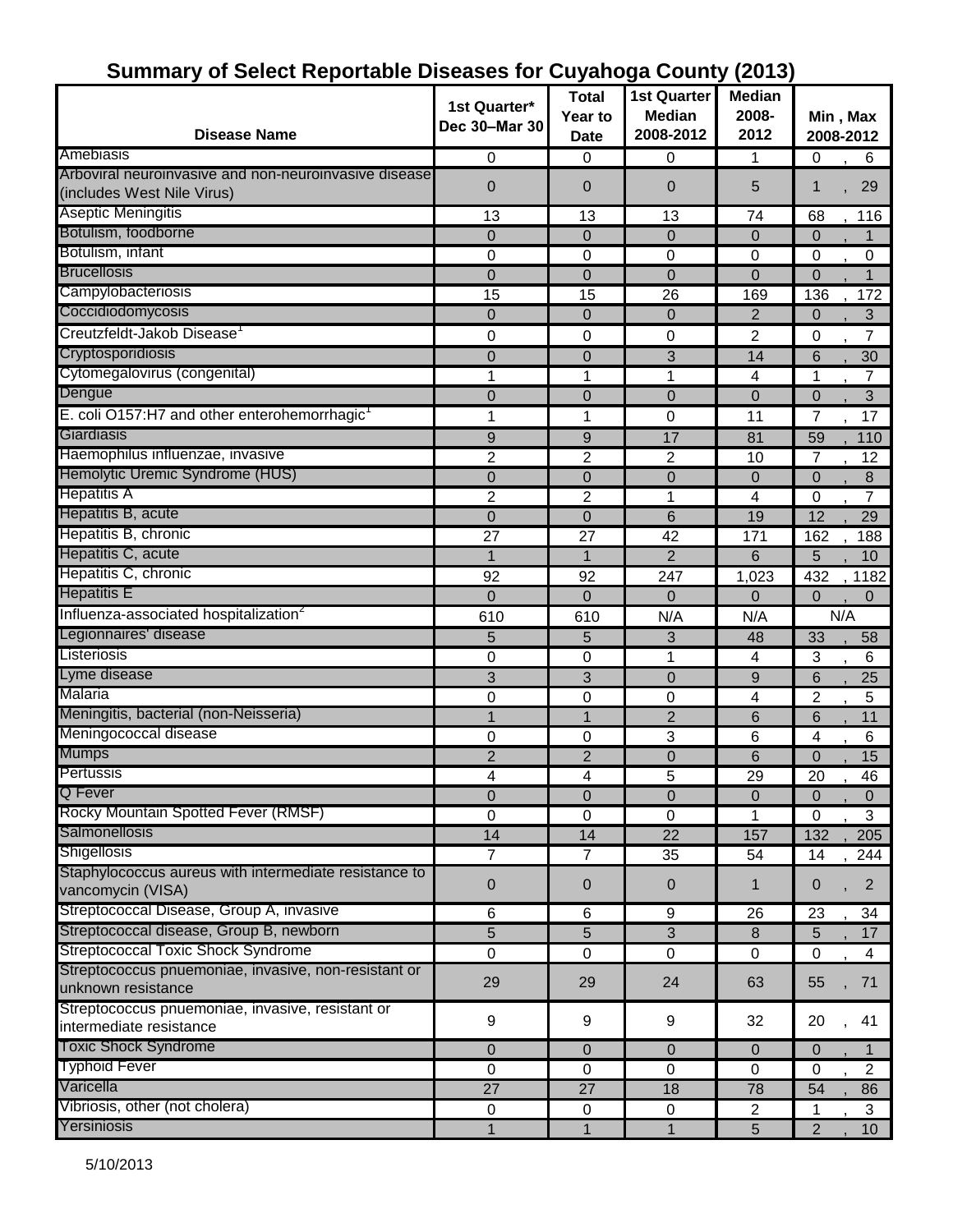|                                                          |                | <b>Total</b>    | <b>1st Quarter</b>      | <b>Median</b>  |                                  |
|----------------------------------------------------------|----------------|-----------------|-------------------------|----------------|----------------------------------|
|                                                          | 1st Quarter*   | Year to         | <b>Median</b>           | 2008-          | Min, Max                         |
| <b>Disease Name</b>                                      | Dec 30-Mar 30  | <b>Date</b>     | 2008-2012               | 2012           | 2008-2012                        |
| Amebiasis                                                | 0              | 0               | 0                       | $\mathbf 0$    | $\mathbf 0$<br>4                 |
| Arboviral neuroinvasive and non-neuroinvasive disease    | 0              | $\overline{0}$  | $\overline{0}$          | $\overline{2}$ | $\mathbf{0}$<br>15               |
| (includes West Nile Virus)                               |                |                 |                         |                |                                  |
| <b>Aseptic Meningitis</b>                                | 11             | 11              | 7                       | 40             | 36<br>56                         |
| Botulism, foodborne                                      | $\overline{0}$ | 0               | $\mathbf{0}$            | $\mathbf 0$    | $\mathbf{0}$                     |
| Botulism, infant                                         | $\overline{0}$ | $\mathbf 0$     | 0                       | $\mathbf 0$    | 0<br>0                           |
| <b>Brucellosis</b>                                       | 0              | $\mathbf 0$     | $\mathbf 0$             | $\mathbf 0$    | $\mathbf 0$<br>$\mathbf 0$       |
| Campylobacteriosis                                       | 7              | 7               | 19                      | 113            | 86<br>130                        |
| Coccidiodomycosis                                        | 0              | $\mathbf 0$     | $\mathbf 0$             | $\overline{2}$ | 3<br>$\mathbf 0$                 |
| Creutzfeldt-Jakob Disease                                | 0              | 0               | $\mathbf 0$             | 2              | $\pmb{0}$<br>$\pmb{0}$           |
| Cryptosporidiosis                                        | 0              | $\overline{0}$  | $\mathbf{1}$            | 9              | 19<br>5                          |
| Cytomegalovirus (congenital)                             | 0              | $\mathbf 0$     | 0                       | 1              | 3<br>1                           |
| Dengue                                                   | 0              | $\overline{0}$  | $\Omega$                | $\Omega$       | 3<br>$\mathbf 0$                 |
| E. coli O157:H7 and other enterohemorrhagic <sup>1</sup> | 1              | 1               | 0                       | 8              | 6<br>$\boldsymbol{0}$            |
| Giardiasis                                               | $\overline{3}$ | 3               | $9$                     | 54             | 20<br>61                         |
| Haemophilus influenzae, invasive                         | 1              | 1               | 2                       | 7              | 5<br>10                          |
| Hemolytic Uremic Syndrome (HUS)                          | 0              | $\overline{0}$  | $\mathbf 0$             | $\overline{0}$ | $\mathbf 0$<br>$\overline{7}$    |
| <b>Hepatitis A</b>                                       | $\overline{2}$ | 2               | 1                       | $\overline{2}$ | 5<br>0                           |
| Hepatitis B, acute                                       | 0              | $\mathbf 0$     | $\overline{4}$          | 12             | $\overline{7}$<br>14             |
| Hepatitis B, chronic                                     | 13             | 13              | 22                      | 81             | 66<br>97                         |
| Hepatitis C, acute                                       | 0              | $\overline{0}$  | $\Omega$                | 3              | $\overline{2}$<br>6              |
| Hepatitis C, chronic                                     | 39             | 39              | 96                      | 431            | 180<br>466                       |
| <b>Hepatitis E</b>                                       | $\overline{0}$ | $\overline{0}$  | $\Omega$                | $\Omega$       | $\mathbf 0$<br>$\Omega$          |
| Influenza-associated hospitalization <sup>2</sup>        | 363            | 363             | N/A                     | N/A            | N/A                              |
| Legionnaires' disease                                    | 3              | 3               | $\overline{2}$          | 28             | 20<br>36                         |
| Listeriosis                                              | $\overline{0}$ | $\mathbf 0$     | 1                       | 3              | 3<br>3                           |
| Lyme disease                                             | $\overline{2}$ | $\overline{2}$  | $\overline{0}$          | $\overline{7}$ | 3<br>16                          |
| Malaria                                                  | 0              | $\mathbf 0$     | $\Omega$                | $\overline{2}$ | 1<br>3                           |
| Meningitis, bacterial (non-Neisseria)                    | 0              | $\overline{0}$  | $\mathbf 0$             | 3              | $\overline{2}$<br>5              |
| Meningococcal disease                                    | 0              | 0               | 1                       | $\overline{2}$ | 3<br>0                           |
| <b>Mumps</b>                                             | $\overline{2}$ | $\overline{2}$  | $\overline{0}$          | $\overline{4}$ | 14<br>$\mathbf 0$                |
| Pertussis                                                | 3              | 3               | 4                       | 25             | 15<br>40                         |
| <b>Q</b> Fever                                           | $\overline{0}$ | 0               | $\pmb{0}$               | $\mathbf 0$    | 0<br>$\mathbf 0$                 |
| Rocky Mountain Spotted Fever (RMSF)                      | $\mathbf 0$    | 0               | 0                       | $\mathbf 0$    | $\overline{2}$<br>0              |
| <b>Salmonellosis</b>                                     | 10             | 10              | 14                      | 98             | 79<br>138                        |
| <b>Shigellosis</b>                                       | 6              | 6               | 8                       | 43             | 9<br>114                         |
| Staphylococcus aureus with intermediate resistance to    |                |                 |                         |                | $\overline{2}$<br>$\overline{0}$ |
| vancomycin (VISA)                                        | 0              | 0               | $\pmb{0}$               | $\mathbf 1$    |                                  |
| Streptococcal Disease, Group A, invasive                 | 1              | 1               | $\overline{\mathbf{4}}$ | 14             | 10<br>22                         |
| Streptococcal disease, Group B, newborn                  | $\overline{0}$ | 0               | 1                       | $\overline{4}$ | 6                                |
| <b>Streptococcal Toxic Shock Syndrome</b>                | $\overline{0}$ | $\pmb{0}$       | $\mathbf 0$             | 0              | $\overline{2}$<br>0              |
| Streptococcus pnuemoniae, invasive, non-resistant or     | 18             | 18              | 11                      | 33             | 45<br>26                         |
| unknown resistance                                       |                |                 |                         |                |                                  |
| Streptococcus pnuemoniae, invasive, resistant or         | 4              | 4               | 5                       | 21             | 30<br>11                         |
| intermediate resistance                                  |                |                 |                         |                |                                  |
| <b>Toxic Shock Syndrome</b>                              | $\overline{0}$ | $\mathbf 0$     | $\mathbf 0$             | $\mathbf{0}$   | $\mathbf{0}$<br>1                |
| <b>Typhoid Fever</b>                                     | $\overline{0}$ | 0               | $\mathbf 0$             | $\Omega$       | $\overline{2}$<br>0              |
| Varicella                                                | 21             | $\overline{21}$ | 17                      | 60             | 39<br>66                         |
| Vibriosis, other (not cholera)                           | $\overline{0}$ | $\pmb{0}$       | $\mathbf 0$             | 1              | 3                                |
| Yersiniosis                                              | 1              | $\overline{1}$  | $\overline{0}$          | 3              | $\overline{4}$<br>1              |

# **Summary of Select Reportable Diseases for CCBH (2013)**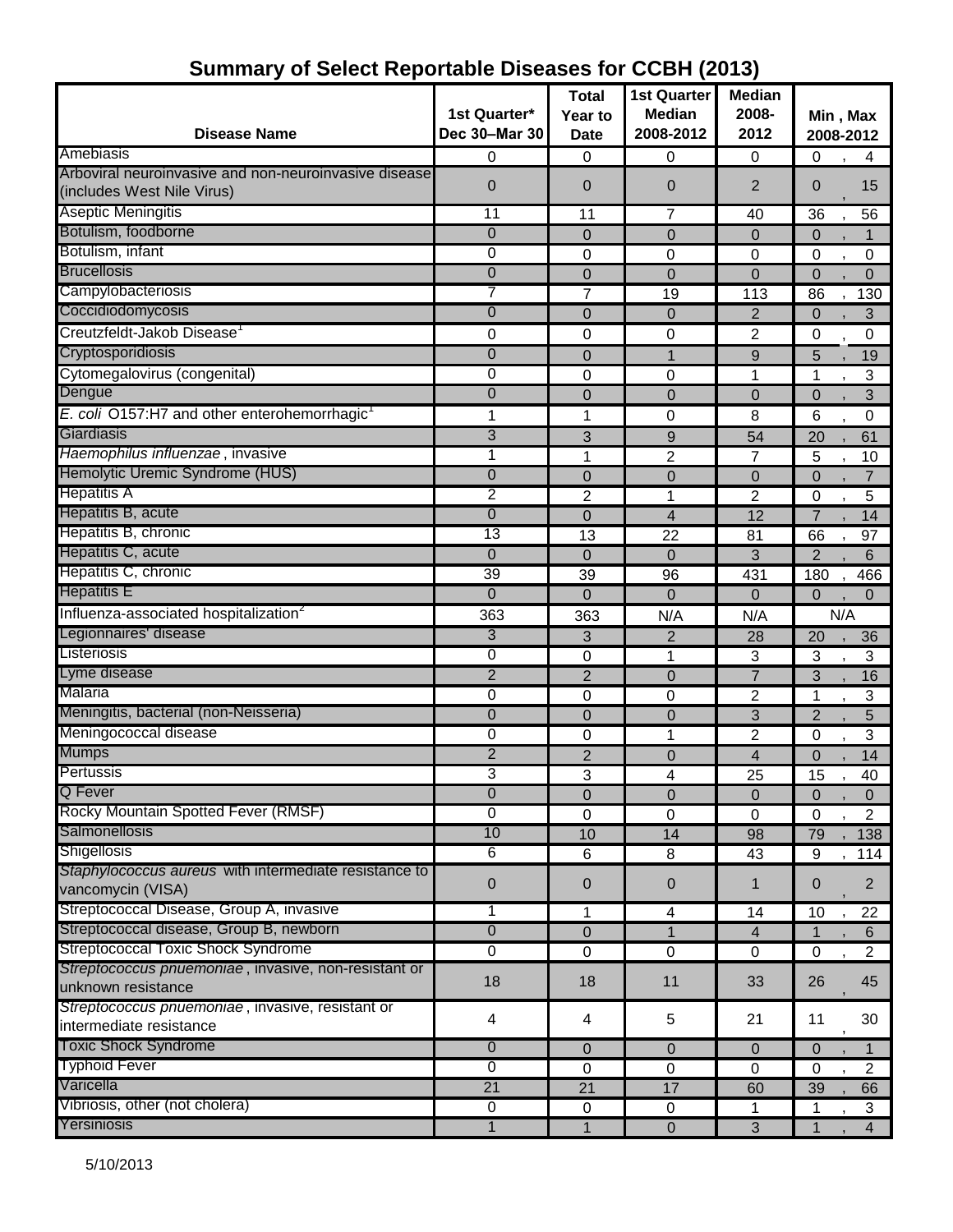|                                                          |                      | <b>Total</b>            | <b>1st Quarter</b>      | <b>Median</b>  |                                  |
|----------------------------------------------------------|----------------------|-------------------------|-------------------------|----------------|----------------------------------|
|                                                          | 1st Quarter*         | Year to                 | <b>Median</b>           | 2008-          | Min, Max                         |
| <b>Disease Name</b>                                      | <b>Dec 30-Mar 30</b> | <b>Date</b>             | 2008-2012               | 2012           | 2008-2012                        |
| Amebiasis                                                | 0                    | 0                       | 0                       | 1              | 0<br>3                           |
| Arboviral neuroinvasive and non-neuroinvasive disease    | $\overline{0}$       | $\overline{0}$          | 0                       | 3              | 14<br>0                          |
| (includes West Nile Virus)                               |                      |                         |                         |                |                                  |
| <b>Aseptic Meningitis</b>                                | $\overline{c}$       | $\overline{2}$          | $\overline{7}$          | 33             | 29<br>62                         |
| Botulism, foodborne                                      | $\overline{0}$       | $\overline{0}$          | $\overline{0}$          | 0              | 0<br>0                           |
| Botulism, infant                                         | 0                    | $\mathbf 0$             | 0                       | $\mathbf 0$    | $\mathbf 0$<br>0                 |
| <b>Brucellosis</b>                                       | 0                    | $\overline{0}$          | $\mathbf 0$             | $\overline{0}$ | 0<br>1                           |
| Campylobacteriosis                                       | 7                    | 7                       | 7                       | 45             | 35<br>54                         |
| Coccidiodomycosis                                        | 0                    | $\overline{0}$          | 0                       | 0              | 0<br>0                           |
| Creutzfeldt-Jakob Disease                                | 0                    | 0                       | $\mathbf 0$             | $\mathbf 0$    | 0<br>0                           |
| Cryptosporidiosis                                        | $\overline{0}$       | $\Omega$                | $\overline{2}$          | 4              | $\overline{0}$<br>10             |
| Cytomegalovirus (congenital)                             | 1                    | 1                       | $\mathbf 0$             | 2              | $\mathbf 0$<br>4                 |
| Dengue                                                   | $\overline{0}$       | $\mathbf 0$             | $\mathbf 0$             | $\mathbf 0$    | $\boldsymbol{0}$<br>0            |
| E. coli O157:H7 and other enterohemorrhagic <sup>1</sup> | 0                    | 0                       | 0                       | $\overline{c}$ | 1<br>4                           |
| Giardiasis                                               | 6                    | 6                       | 8                       | 39             | 20<br>54                         |
| Haemophilus influenzae, invasive                         | 0                    | 0                       | 0                       | 3              | 2<br>4                           |
| Hemolytic Uremic Syndrome (HUS)                          | $\overline{0}$       | $\Omega$                | $\overline{0}$          | 0              | 0<br>1                           |
| <b>Hepatitis A</b>                                       | 0                    | 0                       | 0                       | 1              | $\overline{c}$<br>0              |
| Hepatitis B, acute                                       | $\overline{0}$       | $\overline{0}$          | $\overline{2}$          | $\overline{7}$ | $\overline{4}$<br>15             |
| Hepatitis B, chronic                                     | 14                   | 14                      | 24                      | 88             | 86<br>93                         |
| Hepatitis C, acute                                       | 1                    | 1                       | 1                       | 3              | $\overline{2}$<br>$\overline{7}$ |
| Hepatitis C, chronic                                     | 52                   | 52                      | 148                     | 574            | 701<br>247                       |
| <b>Hepatitis E</b>                                       | 0                    | $\overline{0}$          | 0                       | 0              | 0<br>$\mathbf 0$                 |
| Influenza-associated hospitalization <sup>2</sup>        | 234                  | 234                     | N/A                     | N/A            | N/A                              |
| Legionnaires' disease                                    | $\overline{2}$       | $\overline{2}$          | $\mathbf{1}$            | 21             | 12<br>23                         |
| Listeriosis                                              | 0                    | $\mathbf 0$             | $\overline{0}$          | 1              | 3<br>0                           |
| Lyme disease                                             |                      | 1                       | $\mathbf 0$             | $\overline{2}$ | $\mathbf{1}$<br>8                |
| Malaria                                                  | 0                    | 0                       | 0                       | 1              | 3<br>1                           |
| Meningitis, bacterial (non-Neisseria)                    | 1                    | 1                       | $\overline{2}$          | 4              | 8<br>$\mathbf{1}$                |
| Meningococcal disease                                    | 0                    | 0                       | $\overline{2}$          | 3              | 2<br>4                           |
| <b>Mumps</b>                                             | 0                    | 0                       | 0                       | 0              | $\overline{2}$<br>0              |
| Pertussis                                                | 1                    | 1                       | 1                       | 4              | $\overline{2}$<br>$\,6\,$        |
| Q Fever                                                  | $\overline{0}$       | $\mathbf 0$             | $\mathbf 0$             | $\mathbf 0$    | $\overline{0}$<br>0              |
| Rocky Mountain Spotted Fever (RMSF)                      | 0                    | $\boldsymbol{0}$        | $\pmb{0}$               | $\mathbf 0$    | 0                                |
| Salmonellosis                                            | 4                    | 4                       | 6                       | 51             | 44<br>66                         |
| <b>Shigellosis</b>                                       | 1                    | 1                       | $\overline{3}$          | 12             | 5<br>162                         |
| Staphylococcus aureus with intermediate resistance to    |                      |                         |                         |                |                                  |
| vancomycin (VISA)                                        | $\pmb{0}$            | $\mathbf 0$             | $\mathbf 0$             | $\mathbf 0$    | 0<br>1                           |
| Streptococcal Disease, Group A, invasive                 | 4                    | $\overline{\mathbf{4}}$ | $\overline{\mathbf{4}}$ | 12             | 13<br>11                         |
| Streptococcal disease, Group B, newborn                  | $\overline{5}$       | 5                       | $\mathbf{1}$            | $\overline{4}$ | $\overline{2}$<br>13             |
| Streptococcal Toxic Shock Syndrome                       | $\mathbf 0$          | $\mathbf 0$             | $\mathbf 0$             | $\mathbf 0$    | $\mathbf 0$<br>$\overline{2}$    |
| Streptococcus pnuemoniae, invasive, non-resistant or     | 10                   | 10                      | 10                      | 24             | 22<br>43                         |
| unknown resistance                                       |                      |                         |                         |                |                                  |
| Streptococcus pnuemoniae, invasive, resistant or         | 5                    | 5                       | 4                       | 11             | 13<br>6                          |
| intermediate resistance                                  |                      |                         |                         |                |                                  |
| <b>Toxic Shock Syndrome</b>                              | $\mathbf{0}$         | $\pmb{0}$               | $\mathbf{0}$            | $\overline{0}$ | $\mathbf 0$<br>$\overline{0}$    |
| <b>Typhoid Fever</b>                                     | 0                    | 0                       | 0                       | 0              | 0<br>0                           |
| Varicella                                                | 6                    | 6                       | 3                       | 15             | 25<br>8                          |
| Vibriosis, other (not cholera)                           | 0                    | $\pmb{0}$               | $\mathbf 0$             | 0              | $\mathbf 0$<br>$\mathbf{1}$      |
| Yersiniosis                                              | $\pmb{0}$            | $\mathbf 0$             | $\mathbf{1}$            | $\overline{2}$ | $\mathbf{1}$<br>$6\overline{6}$  |

#### **Summary of Select Reportable Diseases for City of Cleveland (2013)**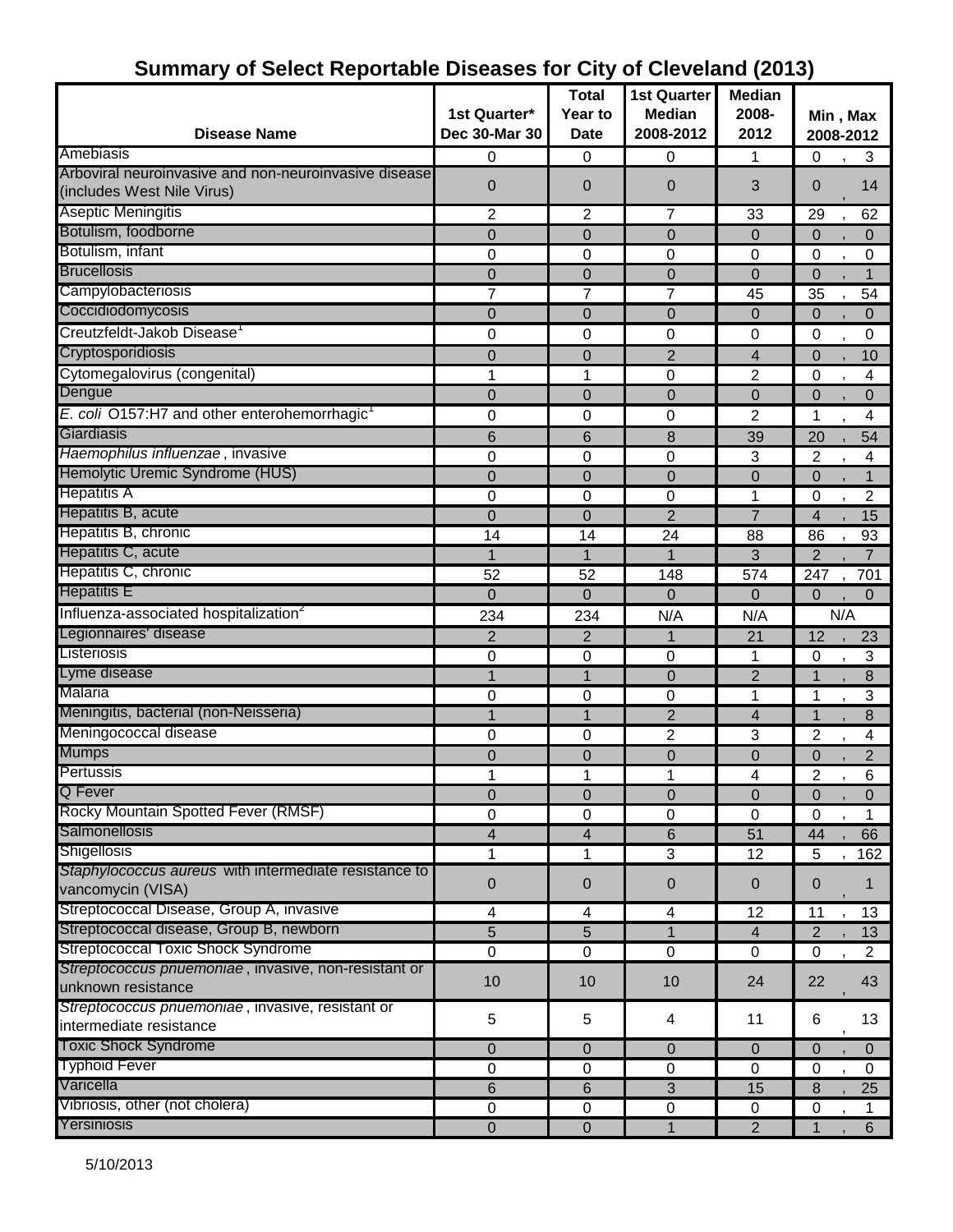| 1st Quarter*<br><b>Median</b><br>2008-<br>Year to<br>Min, Max<br>Dec 30-Mar 30<br>2008-2012<br><b>Disease Name</b><br><b>Date</b><br>2012<br>2008-2012<br>0<br>0<br>0<br>$\mathbf 0$<br>0<br>0<br>$\overline{0}$<br>$\overline{0}$<br>$\overline{0}$<br>$\overline{0}$<br>0<br>(includes West Nile Virus)<br>3<br>0<br>0<br>0<br>1<br>0<br>Botulism, foodborne<br>$\Omega$<br>$\overline{0}$<br>$\Omega$<br>$\mathbf 0$<br>$\Omega$<br>$\Omega$<br>Botulism, infant<br>0<br>0<br>0<br>0<br>$\pmb{0}$<br>0<br>$\overline{0}$<br>$\mathbf 0$<br>$\overline{0}$<br>$\pmb{0}$<br>$\overline{0}$<br>0<br>Campylobacteriosis<br>1<br>0<br>$\overline{2}$<br>4<br>5<br>Coccidiodomycosis<br>$\overline{0}$<br>$\mathbf 0$<br>$\mathbf 0$<br>$\overline{0}$<br>$\mathbf{0}$<br>Creutzfeldt-Jakob Disease<br>0<br>0<br>0<br>0<br>0<br>0<br>$\Omega$<br>$\Omega$<br>$\Omega$<br>$\mathbf 1$<br>$\overline{0}$<br>1<br>Cytomegalovirus (congenital)<br>0<br>0<br>0<br>0<br>0<br>1<br>$\mathbf 0$<br>$\mathbf 0$<br>$\overline{0}$<br>$\overline{0}$<br>$\overline{0}$<br>$\overline{0}$<br>E. coli O157:H7 and other enterohemorrhagic<br>0<br>0<br>0<br>$\mathbf 0$<br>0<br>1<br>Giardiasis<br>3<br>0<br>$\mathbf 0$<br>0<br>$\mathbf{1}$<br>$\overline{0}$<br>Haemophilus influenzae, invasive<br>1<br>0<br>$\boldsymbol{0}$<br>1<br>0<br>0<br>$\mathbf 0$<br>$\overline{0}$<br>$\overline{0}$<br>0<br>$\overline{0}$<br>$\mathbf 0$<br>0<br>0<br>0<br>0<br>0<br>0<br>$\mathbf 0$<br>$\mathbf 0$<br>$\mathbf 0$<br>$\overline{0}$<br>$\overline{0}$<br>$\overline{2}$<br>0<br>0<br>1<br>5<br>6<br>$\mathbf 0$<br>$\mathbf 0$<br>$\overline{0}$<br>$\overline{0}$<br>$\mathbf{0}$<br>$\Omega$<br>3<br>1<br>1<br>15<br>5<br>20<br>$\overline{0}$<br>$\overline{0}$<br>$\overline{0}$<br>$\overline{0}$<br>$\Omega$<br>$\mathbf 0$<br>Influenza-associated hospitalization <sup>2</sup><br>N/A<br>N/A<br>N/A<br>13<br>13<br>$\mathbf 0$<br>$\overline{2}$<br>0<br>0<br>0<br>1<br>0<br>0<br>0<br>$\mathbf 0$<br>0<br>0<br>Lyme disease<br>$\overline{0}$<br>0<br>1<br>$\mathbf 0$<br>0<br>0<br>0<br>0<br>0<br>0<br>0<br>Meningitis, bacterial (non-Neisseria)<br>$\mathbf 0$<br>$\mathbf 0$<br>0<br>$\mathbf 0$<br>$\mathbf 0$<br>$\mathbf{0}$<br>Meningococcal disease<br>0<br>0<br>0<br>$\mathbf 0$<br>0<br>0<br><b>Mumps</b><br>$\overline{0}$<br>0<br>$\overline{0}$<br>0<br>0<br>0<br>Pertussis<br>0<br>$\mathbf 0$<br>0<br>0<br>0<br>$\pmb{0}$<br><b>Q</b> Fever<br>$\overline{0}$<br>$\mathbf 0$<br>$\overline{0}$<br>$\Omega$<br>$\mathbf{0}$<br>$\mathbf{0}$<br>Rocky Mountain Spotted Fever (RMSF)<br>0<br>$\pmb{0}$<br>$\pmb{0}$<br>0<br>$\boldsymbol{0}$<br>Salmonellosis<br>$\boldsymbol{0}$<br>$\pmb{0}$<br>5<br>1<br>8<br><b>Shigellosis</b><br>$\overline{2}$<br>$\pmb{0}$<br>$\pmb{0}$<br>$\mathbf 0$<br>$\overline{7}$<br>$\mathbf 0$<br>Staphylococcus aureus with intermediate resistance to<br>$\mathbf 0$<br>$\mathbf 0$<br>$\mathbf{0}$<br>0<br>0<br>0<br>vancomycin (VISA)<br>Streptococcal Disease, Group A, invasive<br>1<br>1<br>0<br>0<br>0<br>1<br>Streptococcal disease, Group B, newborn<br>$\mathbf 0$<br>$\mathbf 0$<br>$\mathbf 0$<br>$\mathbf 0$<br>$\mathbf{0}$<br>1<br>Streptococcal Toxic Shock Syndrome<br>0<br>0<br>$\mathbf 0$<br>$\pmb{0}$<br>0<br>$\mathbf 0$<br>Streptococcus pnuemoniae, invasive, non-resistant or<br>$\overline{2}$<br>$\overline{2}$<br>0<br>1<br>1<br>1<br>unknown resistance<br>Streptococcus pnuemoniae, invasive, resistant or<br>$\pmb{0}$<br>0<br>$\pmb{0}$<br>$\boldsymbol{0}$<br>0<br>1 |                                                       | <b>Total</b> | <b>1st Quarter</b> | <b>Median</b> |  |
|----------------------------------------------------------------------------------------------------------------------------------------------------------------------------------------------------------------------------------------------------------------------------------------------------------------------------------------------------------------------------------------------------------------------------------------------------------------------------------------------------------------------------------------------------------------------------------------------------------------------------------------------------------------------------------------------------------------------------------------------------------------------------------------------------------------------------------------------------------------------------------------------------------------------------------------------------------------------------------------------------------------------------------------------------------------------------------------------------------------------------------------------------------------------------------------------------------------------------------------------------------------------------------------------------------------------------------------------------------------------------------------------------------------------------------------------------------------------------------------------------------------------------------------------------------------------------------------------------------------------------------------------------------------------------------------------------------------------------------------------------------------------------------------------------------------------------------------------------------------------------------------------------------------------------------------------------------------------------------------------------------------------------------------------------------------------------------------------------------------------------------------------------------------------------------------------------------------------------------------------------------------------------------------------------------------------------------------------------------------------------------------------------------------------------------------------------------------------------------------------------------------------------------------------------------------------------------------------------------------------------------------------------------------------------------------------------------------------------------------------------------------------------------------------------------------------------------------------------------------------------------------------------------------------------------------------------------------------------------------------------------------------------------------------------------------------------------------------------------------------------------------------------------------------------------------------------------------------------------------------------------------------------------------------------------------------------------------------------------------------------------------------------------------------------------------------------------------------------------------------------------------------------------------------------|-------------------------------------------------------|--------------|--------------------|---------------|--|
|                                                                                                                                                                                                                                                                                                                                                                                                                                                                                                                                                                                                                                                                                                                                                                                                                                                                                                                                                                                                                                                                                                                                                                                                                                                                                                                                                                                                                                                                                                                                                                                                                                                                                                                                                                                                                                                                                                                                                                                                                                                                                                                                                                                                                                                                                                                                                                                                                                                                                                                                                                                                                                                                                                                                                                                                                                                                                                                                                                                                                                                                                                                                                                                                                                                                                                                                                                                                                                                                                                                                                    |                                                       |              |                    |               |  |
|                                                                                                                                                                                                                                                                                                                                                                                                                                                                                                                                                                                                                                                                                                                                                                                                                                                                                                                                                                                                                                                                                                                                                                                                                                                                                                                                                                                                                                                                                                                                                                                                                                                                                                                                                                                                                                                                                                                                                                                                                                                                                                                                                                                                                                                                                                                                                                                                                                                                                                                                                                                                                                                                                                                                                                                                                                                                                                                                                                                                                                                                                                                                                                                                                                                                                                                                                                                                                                                                                                                                                    |                                                       |              |                    |               |  |
|                                                                                                                                                                                                                                                                                                                                                                                                                                                                                                                                                                                                                                                                                                                                                                                                                                                                                                                                                                                                                                                                                                                                                                                                                                                                                                                                                                                                                                                                                                                                                                                                                                                                                                                                                                                                                                                                                                                                                                                                                                                                                                                                                                                                                                                                                                                                                                                                                                                                                                                                                                                                                                                                                                                                                                                                                                                                                                                                                                                                                                                                                                                                                                                                                                                                                                                                                                                                                                                                                                                                                    | Amebiasis                                             |              |                    |               |  |
|                                                                                                                                                                                                                                                                                                                                                                                                                                                                                                                                                                                                                                                                                                                                                                                                                                                                                                                                                                                                                                                                                                                                                                                                                                                                                                                                                                                                                                                                                                                                                                                                                                                                                                                                                                                                                                                                                                                                                                                                                                                                                                                                                                                                                                                                                                                                                                                                                                                                                                                                                                                                                                                                                                                                                                                                                                                                                                                                                                                                                                                                                                                                                                                                                                                                                                                                                                                                                                                                                                                                                    | Arboviral neuroinvasive and non-neuroinvasive disease |              |                    |               |  |
|                                                                                                                                                                                                                                                                                                                                                                                                                                                                                                                                                                                                                                                                                                                                                                                                                                                                                                                                                                                                                                                                                                                                                                                                                                                                                                                                                                                                                                                                                                                                                                                                                                                                                                                                                                                                                                                                                                                                                                                                                                                                                                                                                                                                                                                                                                                                                                                                                                                                                                                                                                                                                                                                                                                                                                                                                                                                                                                                                                                                                                                                                                                                                                                                                                                                                                                                                                                                                                                                                                                                                    |                                                       |              |                    |               |  |
|                                                                                                                                                                                                                                                                                                                                                                                                                                                                                                                                                                                                                                                                                                                                                                                                                                                                                                                                                                                                                                                                                                                                                                                                                                                                                                                                                                                                                                                                                                                                                                                                                                                                                                                                                                                                                                                                                                                                                                                                                                                                                                                                                                                                                                                                                                                                                                                                                                                                                                                                                                                                                                                                                                                                                                                                                                                                                                                                                                                                                                                                                                                                                                                                                                                                                                                                                                                                                                                                                                                                                    | <b>Aseptic Meningitis</b>                             |              |                    |               |  |
|                                                                                                                                                                                                                                                                                                                                                                                                                                                                                                                                                                                                                                                                                                                                                                                                                                                                                                                                                                                                                                                                                                                                                                                                                                                                                                                                                                                                                                                                                                                                                                                                                                                                                                                                                                                                                                                                                                                                                                                                                                                                                                                                                                                                                                                                                                                                                                                                                                                                                                                                                                                                                                                                                                                                                                                                                                                                                                                                                                                                                                                                                                                                                                                                                                                                                                                                                                                                                                                                                                                                                    |                                                       |              |                    |               |  |
|                                                                                                                                                                                                                                                                                                                                                                                                                                                                                                                                                                                                                                                                                                                                                                                                                                                                                                                                                                                                                                                                                                                                                                                                                                                                                                                                                                                                                                                                                                                                                                                                                                                                                                                                                                                                                                                                                                                                                                                                                                                                                                                                                                                                                                                                                                                                                                                                                                                                                                                                                                                                                                                                                                                                                                                                                                                                                                                                                                                                                                                                                                                                                                                                                                                                                                                                                                                                                                                                                                                                                    |                                                       |              |                    |               |  |
|                                                                                                                                                                                                                                                                                                                                                                                                                                                                                                                                                                                                                                                                                                                                                                                                                                                                                                                                                                                                                                                                                                                                                                                                                                                                                                                                                                                                                                                                                                                                                                                                                                                                                                                                                                                                                                                                                                                                                                                                                                                                                                                                                                                                                                                                                                                                                                                                                                                                                                                                                                                                                                                                                                                                                                                                                                                                                                                                                                                                                                                                                                                                                                                                                                                                                                                                                                                                                                                                                                                                                    | <b>Brucellosis</b>                                    |              |                    |               |  |
|                                                                                                                                                                                                                                                                                                                                                                                                                                                                                                                                                                                                                                                                                                                                                                                                                                                                                                                                                                                                                                                                                                                                                                                                                                                                                                                                                                                                                                                                                                                                                                                                                                                                                                                                                                                                                                                                                                                                                                                                                                                                                                                                                                                                                                                                                                                                                                                                                                                                                                                                                                                                                                                                                                                                                                                                                                                                                                                                                                                                                                                                                                                                                                                                                                                                                                                                                                                                                                                                                                                                                    |                                                       |              |                    |               |  |
|                                                                                                                                                                                                                                                                                                                                                                                                                                                                                                                                                                                                                                                                                                                                                                                                                                                                                                                                                                                                                                                                                                                                                                                                                                                                                                                                                                                                                                                                                                                                                                                                                                                                                                                                                                                                                                                                                                                                                                                                                                                                                                                                                                                                                                                                                                                                                                                                                                                                                                                                                                                                                                                                                                                                                                                                                                                                                                                                                                                                                                                                                                                                                                                                                                                                                                                                                                                                                                                                                                                                                    |                                                       |              |                    |               |  |
|                                                                                                                                                                                                                                                                                                                                                                                                                                                                                                                                                                                                                                                                                                                                                                                                                                                                                                                                                                                                                                                                                                                                                                                                                                                                                                                                                                                                                                                                                                                                                                                                                                                                                                                                                                                                                                                                                                                                                                                                                                                                                                                                                                                                                                                                                                                                                                                                                                                                                                                                                                                                                                                                                                                                                                                                                                                                                                                                                                                                                                                                                                                                                                                                                                                                                                                                                                                                                                                                                                                                                    |                                                       |              |                    |               |  |
|                                                                                                                                                                                                                                                                                                                                                                                                                                                                                                                                                                                                                                                                                                                                                                                                                                                                                                                                                                                                                                                                                                                                                                                                                                                                                                                                                                                                                                                                                                                                                                                                                                                                                                                                                                                                                                                                                                                                                                                                                                                                                                                                                                                                                                                                                                                                                                                                                                                                                                                                                                                                                                                                                                                                                                                                                                                                                                                                                                                                                                                                                                                                                                                                                                                                                                                                                                                                                                                                                                                                                    | Cryptosporidiosis                                     |              |                    |               |  |
|                                                                                                                                                                                                                                                                                                                                                                                                                                                                                                                                                                                                                                                                                                                                                                                                                                                                                                                                                                                                                                                                                                                                                                                                                                                                                                                                                                                                                                                                                                                                                                                                                                                                                                                                                                                                                                                                                                                                                                                                                                                                                                                                                                                                                                                                                                                                                                                                                                                                                                                                                                                                                                                                                                                                                                                                                                                                                                                                                                                                                                                                                                                                                                                                                                                                                                                                                                                                                                                                                                                                                    |                                                       |              |                    |               |  |
|                                                                                                                                                                                                                                                                                                                                                                                                                                                                                                                                                                                                                                                                                                                                                                                                                                                                                                                                                                                                                                                                                                                                                                                                                                                                                                                                                                                                                                                                                                                                                                                                                                                                                                                                                                                                                                                                                                                                                                                                                                                                                                                                                                                                                                                                                                                                                                                                                                                                                                                                                                                                                                                                                                                                                                                                                                                                                                                                                                                                                                                                                                                                                                                                                                                                                                                                                                                                                                                                                                                                                    | Dengue                                                |              |                    |               |  |
|                                                                                                                                                                                                                                                                                                                                                                                                                                                                                                                                                                                                                                                                                                                                                                                                                                                                                                                                                                                                                                                                                                                                                                                                                                                                                                                                                                                                                                                                                                                                                                                                                                                                                                                                                                                                                                                                                                                                                                                                                                                                                                                                                                                                                                                                                                                                                                                                                                                                                                                                                                                                                                                                                                                                                                                                                                                                                                                                                                                                                                                                                                                                                                                                                                                                                                                                                                                                                                                                                                                                                    |                                                       |              |                    |               |  |
|                                                                                                                                                                                                                                                                                                                                                                                                                                                                                                                                                                                                                                                                                                                                                                                                                                                                                                                                                                                                                                                                                                                                                                                                                                                                                                                                                                                                                                                                                                                                                                                                                                                                                                                                                                                                                                                                                                                                                                                                                                                                                                                                                                                                                                                                                                                                                                                                                                                                                                                                                                                                                                                                                                                                                                                                                                                                                                                                                                                                                                                                                                                                                                                                                                                                                                                                                                                                                                                                                                                                                    |                                                       |              |                    |               |  |
|                                                                                                                                                                                                                                                                                                                                                                                                                                                                                                                                                                                                                                                                                                                                                                                                                                                                                                                                                                                                                                                                                                                                                                                                                                                                                                                                                                                                                                                                                                                                                                                                                                                                                                                                                                                                                                                                                                                                                                                                                                                                                                                                                                                                                                                                                                                                                                                                                                                                                                                                                                                                                                                                                                                                                                                                                                                                                                                                                                                                                                                                                                                                                                                                                                                                                                                                                                                                                                                                                                                                                    |                                                       |              |                    |               |  |
|                                                                                                                                                                                                                                                                                                                                                                                                                                                                                                                                                                                                                                                                                                                                                                                                                                                                                                                                                                                                                                                                                                                                                                                                                                                                                                                                                                                                                                                                                                                                                                                                                                                                                                                                                                                                                                                                                                                                                                                                                                                                                                                                                                                                                                                                                                                                                                                                                                                                                                                                                                                                                                                                                                                                                                                                                                                                                                                                                                                                                                                                                                                                                                                                                                                                                                                                                                                                                                                                                                                                                    | Hemolytic Uremic Syndrome (HUS)                       |              |                    |               |  |
|                                                                                                                                                                                                                                                                                                                                                                                                                                                                                                                                                                                                                                                                                                                                                                                                                                                                                                                                                                                                                                                                                                                                                                                                                                                                                                                                                                                                                                                                                                                                                                                                                                                                                                                                                                                                                                                                                                                                                                                                                                                                                                                                                                                                                                                                                                                                                                                                                                                                                                                                                                                                                                                                                                                                                                                                                                                                                                                                                                                                                                                                                                                                                                                                                                                                                                                                                                                                                                                                                                                                                    | <b>Hepatitis A</b>                                    |              |                    |               |  |
|                                                                                                                                                                                                                                                                                                                                                                                                                                                                                                                                                                                                                                                                                                                                                                                                                                                                                                                                                                                                                                                                                                                                                                                                                                                                                                                                                                                                                                                                                                                                                                                                                                                                                                                                                                                                                                                                                                                                                                                                                                                                                                                                                                                                                                                                                                                                                                                                                                                                                                                                                                                                                                                                                                                                                                                                                                                                                                                                                                                                                                                                                                                                                                                                                                                                                                                                                                                                                                                                                                                                                    | Hepatitis B, acute                                    |              |                    |               |  |
|                                                                                                                                                                                                                                                                                                                                                                                                                                                                                                                                                                                                                                                                                                                                                                                                                                                                                                                                                                                                                                                                                                                                                                                                                                                                                                                                                                                                                                                                                                                                                                                                                                                                                                                                                                                                                                                                                                                                                                                                                                                                                                                                                                                                                                                                                                                                                                                                                                                                                                                                                                                                                                                                                                                                                                                                                                                                                                                                                                                                                                                                                                                                                                                                                                                                                                                                                                                                                                                                                                                                                    | Hepatitis B, chronic                                  |              |                    |               |  |
|                                                                                                                                                                                                                                                                                                                                                                                                                                                                                                                                                                                                                                                                                                                                                                                                                                                                                                                                                                                                                                                                                                                                                                                                                                                                                                                                                                                                                                                                                                                                                                                                                                                                                                                                                                                                                                                                                                                                                                                                                                                                                                                                                                                                                                                                                                                                                                                                                                                                                                                                                                                                                                                                                                                                                                                                                                                                                                                                                                                                                                                                                                                                                                                                                                                                                                                                                                                                                                                                                                                                                    | Hepatitis C, acute                                    |              |                    |               |  |
|                                                                                                                                                                                                                                                                                                                                                                                                                                                                                                                                                                                                                                                                                                                                                                                                                                                                                                                                                                                                                                                                                                                                                                                                                                                                                                                                                                                                                                                                                                                                                                                                                                                                                                                                                                                                                                                                                                                                                                                                                                                                                                                                                                                                                                                                                                                                                                                                                                                                                                                                                                                                                                                                                                                                                                                                                                                                                                                                                                                                                                                                                                                                                                                                                                                                                                                                                                                                                                                                                                                                                    | Hepatitis C, chronic                                  |              |                    |               |  |
|                                                                                                                                                                                                                                                                                                                                                                                                                                                                                                                                                                                                                                                                                                                                                                                                                                                                                                                                                                                                                                                                                                                                                                                                                                                                                                                                                                                                                                                                                                                                                                                                                                                                                                                                                                                                                                                                                                                                                                                                                                                                                                                                                                                                                                                                                                                                                                                                                                                                                                                                                                                                                                                                                                                                                                                                                                                                                                                                                                                                                                                                                                                                                                                                                                                                                                                                                                                                                                                                                                                                                    | <b>Hepatitis E</b>                                    |              |                    |               |  |
|                                                                                                                                                                                                                                                                                                                                                                                                                                                                                                                                                                                                                                                                                                                                                                                                                                                                                                                                                                                                                                                                                                                                                                                                                                                                                                                                                                                                                                                                                                                                                                                                                                                                                                                                                                                                                                                                                                                                                                                                                                                                                                                                                                                                                                                                                                                                                                                                                                                                                                                                                                                                                                                                                                                                                                                                                                                                                                                                                                                                                                                                                                                                                                                                                                                                                                                                                                                                                                                                                                                                                    |                                                       |              |                    |               |  |
|                                                                                                                                                                                                                                                                                                                                                                                                                                                                                                                                                                                                                                                                                                                                                                                                                                                                                                                                                                                                                                                                                                                                                                                                                                                                                                                                                                                                                                                                                                                                                                                                                                                                                                                                                                                                                                                                                                                                                                                                                                                                                                                                                                                                                                                                                                                                                                                                                                                                                                                                                                                                                                                                                                                                                                                                                                                                                                                                                                                                                                                                                                                                                                                                                                                                                                                                                                                                                                                                                                                                                    | Legionnaires' disease                                 |              |                    |               |  |
|                                                                                                                                                                                                                                                                                                                                                                                                                                                                                                                                                                                                                                                                                                                                                                                                                                                                                                                                                                                                                                                                                                                                                                                                                                                                                                                                                                                                                                                                                                                                                                                                                                                                                                                                                                                                                                                                                                                                                                                                                                                                                                                                                                                                                                                                                                                                                                                                                                                                                                                                                                                                                                                                                                                                                                                                                                                                                                                                                                                                                                                                                                                                                                                                                                                                                                                                                                                                                                                                                                                                                    | Listeriosis                                           |              |                    |               |  |
|                                                                                                                                                                                                                                                                                                                                                                                                                                                                                                                                                                                                                                                                                                                                                                                                                                                                                                                                                                                                                                                                                                                                                                                                                                                                                                                                                                                                                                                                                                                                                                                                                                                                                                                                                                                                                                                                                                                                                                                                                                                                                                                                                                                                                                                                                                                                                                                                                                                                                                                                                                                                                                                                                                                                                                                                                                                                                                                                                                                                                                                                                                                                                                                                                                                                                                                                                                                                                                                                                                                                                    |                                                       |              |                    |               |  |
|                                                                                                                                                                                                                                                                                                                                                                                                                                                                                                                                                                                                                                                                                                                                                                                                                                                                                                                                                                                                                                                                                                                                                                                                                                                                                                                                                                                                                                                                                                                                                                                                                                                                                                                                                                                                                                                                                                                                                                                                                                                                                                                                                                                                                                                                                                                                                                                                                                                                                                                                                                                                                                                                                                                                                                                                                                                                                                                                                                                                                                                                                                                                                                                                                                                                                                                                                                                                                                                                                                                                                    | Malaria                                               |              |                    |               |  |
|                                                                                                                                                                                                                                                                                                                                                                                                                                                                                                                                                                                                                                                                                                                                                                                                                                                                                                                                                                                                                                                                                                                                                                                                                                                                                                                                                                                                                                                                                                                                                                                                                                                                                                                                                                                                                                                                                                                                                                                                                                                                                                                                                                                                                                                                                                                                                                                                                                                                                                                                                                                                                                                                                                                                                                                                                                                                                                                                                                                                                                                                                                                                                                                                                                                                                                                                                                                                                                                                                                                                                    |                                                       |              |                    |               |  |
|                                                                                                                                                                                                                                                                                                                                                                                                                                                                                                                                                                                                                                                                                                                                                                                                                                                                                                                                                                                                                                                                                                                                                                                                                                                                                                                                                                                                                                                                                                                                                                                                                                                                                                                                                                                                                                                                                                                                                                                                                                                                                                                                                                                                                                                                                                                                                                                                                                                                                                                                                                                                                                                                                                                                                                                                                                                                                                                                                                                                                                                                                                                                                                                                                                                                                                                                                                                                                                                                                                                                                    |                                                       |              |                    |               |  |
|                                                                                                                                                                                                                                                                                                                                                                                                                                                                                                                                                                                                                                                                                                                                                                                                                                                                                                                                                                                                                                                                                                                                                                                                                                                                                                                                                                                                                                                                                                                                                                                                                                                                                                                                                                                                                                                                                                                                                                                                                                                                                                                                                                                                                                                                                                                                                                                                                                                                                                                                                                                                                                                                                                                                                                                                                                                                                                                                                                                                                                                                                                                                                                                                                                                                                                                                                                                                                                                                                                                                                    |                                                       |              |                    |               |  |
|                                                                                                                                                                                                                                                                                                                                                                                                                                                                                                                                                                                                                                                                                                                                                                                                                                                                                                                                                                                                                                                                                                                                                                                                                                                                                                                                                                                                                                                                                                                                                                                                                                                                                                                                                                                                                                                                                                                                                                                                                                                                                                                                                                                                                                                                                                                                                                                                                                                                                                                                                                                                                                                                                                                                                                                                                                                                                                                                                                                                                                                                                                                                                                                                                                                                                                                                                                                                                                                                                                                                                    |                                                       |              |                    |               |  |
|                                                                                                                                                                                                                                                                                                                                                                                                                                                                                                                                                                                                                                                                                                                                                                                                                                                                                                                                                                                                                                                                                                                                                                                                                                                                                                                                                                                                                                                                                                                                                                                                                                                                                                                                                                                                                                                                                                                                                                                                                                                                                                                                                                                                                                                                                                                                                                                                                                                                                                                                                                                                                                                                                                                                                                                                                                                                                                                                                                                                                                                                                                                                                                                                                                                                                                                                                                                                                                                                                                                                                    |                                                       |              |                    |               |  |
|                                                                                                                                                                                                                                                                                                                                                                                                                                                                                                                                                                                                                                                                                                                                                                                                                                                                                                                                                                                                                                                                                                                                                                                                                                                                                                                                                                                                                                                                                                                                                                                                                                                                                                                                                                                                                                                                                                                                                                                                                                                                                                                                                                                                                                                                                                                                                                                                                                                                                                                                                                                                                                                                                                                                                                                                                                                                                                                                                                                                                                                                                                                                                                                                                                                                                                                                                                                                                                                                                                                                                    |                                                       |              |                    |               |  |
|                                                                                                                                                                                                                                                                                                                                                                                                                                                                                                                                                                                                                                                                                                                                                                                                                                                                                                                                                                                                                                                                                                                                                                                                                                                                                                                                                                                                                                                                                                                                                                                                                                                                                                                                                                                                                                                                                                                                                                                                                                                                                                                                                                                                                                                                                                                                                                                                                                                                                                                                                                                                                                                                                                                                                                                                                                                                                                                                                                                                                                                                                                                                                                                                                                                                                                                                                                                                                                                                                                                                                    |                                                       |              |                    |               |  |
|                                                                                                                                                                                                                                                                                                                                                                                                                                                                                                                                                                                                                                                                                                                                                                                                                                                                                                                                                                                                                                                                                                                                                                                                                                                                                                                                                                                                                                                                                                                                                                                                                                                                                                                                                                                                                                                                                                                                                                                                                                                                                                                                                                                                                                                                                                                                                                                                                                                                                                                                                                                                                                                                                                                                                                                                                                                                                                                                                                                                                                                                                                                                                                                                                                                                                                                                                                                                                                                                                                                                                    |                                                       |              |                    |               |  |
|                                                                                                                                                                                                                                                                                                                                                                                                                                                                                                                                                                                                                                                                                                                                                                                                                                                                                                                                                                                                                                                                                                                                                                                                                                                                                                                                                                                                                                                                                                                                                                                                                                                                                                                                                                                                                                                                                                                                                                                                                                                                                                                                                                                                                                                                                                                                                                                                                                                                                                                                                                                                                                                                                                                                                                                                                                                                                                                                                                                                                                                                                                                                                                                                                                                                                                                                                                                                                                                                                                                                                    |                                                       |              |                    |               |  |
|                                                                                                                                                                                                                                                                                                                                                                                                                                                                                                                                                                                                                                                                                                                                                                                                                                                                                                                                                                                                                                                                                                                                                                                                                                                                                                                                                                                                                                                                                                                                                                                                                                                                                                                                                                                                                                                                                                                                                                                                                                                                                                                                                                                                                                                                                                                                                                                                                                                                                                                                                                                                                                                                                                                                                                                                                                                                                                                                                                                                                                                                                                                                                                                                                                                                                                                                                                                                                                                                                                                                                    |                                                       |              |                    |               |  |
|                                                                                                                                                                                                                                                                                                                                                                                                                                                                                                                                                                                                                                                                                                                                                                                                                                                                                                                                                                                                                                                                                                                                                                                                                                                                                                                                                                                                                                                                                                                                                                                                                                                                                                                                                                                                                                                                                                                                                                                                                                                                                                                                                                                                                                                                                                                                                                                                                                                                                                                                                                                                                                                                                                                                                                                                                                                                                                                                                                                                                                                                                                                                                                                                                                                                                                                                                                                                                                                                                                                                                    |                                                       |              |                    |               |  |
|                                                                                                                                                                                                                                                                                                                                                                                                                                                                                                                                                                                                                                                                                                                                                                                                                                                                                                                                                                                                                                                                                                                                                                                                                                                                                                                                                                                                                                                                                                                                                                                                                                                                                                                                                                                                                                                                                                                                                                                                                                                                                                                                                                                                                                                                                                                                                                                                                                                                                                                                                                                                                                                                                                                                                                                                                                                                                                                                                                                                                                                                                                                                                                                                                                                                                                                                                                                                                                                                                                                                                    |                                                       |              |                    |               |  |
|                                                                                                                                                                                                                                                                                                                                                                                                                                                                                                                                                                                                                                                                                                                                                                                                                                                                                                                                                                                                                                                                                                                                                                                                                                                                                                                                                                                                                                                                                                                                                                                                                                                                                                                                                                                                                                                                                                                                                                                                                                                                                                                                                                                                                                                                                                                                                                                                                                                                                                                                                                                                                                                                                                                                                                                                                                                                                                                                                                                                                                                                                                                                                                                                                                                                                                                                                                                                                                                                                                                                                    |                                                       |              |                    |               |  |
|                                                                                                                                                                                                                                                                                                                                                                                                                                                                                                                                                                                                                                                                                                                                                                                                                                                                                                                                                                                                                                                                                                                                                                                                                                                                                                                                                                                                                                                                                                                                                                                                                                                                                                                                                                                                                                                                                                                                                                                                                                                                                                                                                                                                                                                                                                                                                                                                                                                                                                                                                                                                                                                                                                                                                                                                                                                                                                                                                                                                                                                                                                                                                                                                                                                                                                                                                                                                                                                                                                                                                    |                                                       |              |                    |               |  |
|                                                                                                                                                                                                                                                                                                                                                                                                                                                                                                                                                                                                                                                                                                                                                                                                                                                                                                                                                                                                                                                                                                                                                                                                                                                                                                                                                                                                                                                                                                                                                                                                                                                                                                                                                                                                                                                                                                                                                                                                                                                                                                                                                                                                                                                                                                                                                                                                                                                                                                                                                                                                                                                                                                                                                                                                                                                                                                                                                                                                                                                                                                                                                                                                                                                                                                                                                                                                                                                                                                                                                    |                                                       |              |                    |               |  |
|                                                                                                                                                                                                                                                                                                                                                                                                                                                                                                                                                                                                                                                                                                                                                                                                                                                                                                                                                                                                                                                                                                                                                                                                                                                                                                                                                                                                                                                                                                                                                                                                                                                                                                                                                                                                                                                                                                                                                                                                                                                                                                                                                                                                                                                                                                                                                                                                                                                                                                                                                                                                                                                                                                                                                                                                                                                                                                                                                                                                                                                                                                                                                                                                                                                                                                                                                                                                                                                                                                                                                    | intermediate resistance                               |              |                    |               |  |
| $\mathbf 0$<br>$\pmb{0}$<br>$\pmb{0}$<br>0<br>$\overline{0}$<br>$\mathbf{0}$                                                                                                                                                                                                                                                                                                                                                                                                                                                                                                                                                                                                                                                                                                                                                                                                                                                                                                                                                                                                                                                                                                                                                                                                                                                                                                                                                                                                                                                                                                                                                                                                                                                                                                                                                                                                                                                                                                                                                                                                                                                                                                                                                                                                                                                                                                                                                                                                                                                                                                                                                                                                                                                                                                                                                                                                                                                                                                                                                                                                                                                                                                                                                                                                                                                                                                                                                                                                                                                                       | <b>Toxic Shock Syndrome</b>                           |              |                    |               |  |
| 0<br>0<br>0<br>$\boldsymbol{0}$<br>0<br>$\pmb{0}$                                                                                                                                                                                                                                                                                                                                                                                                                                                                                                                                                                                                                                                                                                                                                                                                                                                                                                                                                                                                                                                                                                                                                                                                                                                                                                                                                                                                                                                                                                                                                                                                                                                                                                                                                                                                                                                                                                                                                                                                                                                                                                                                                                                                                                                                                                                                                                                                                                                                                                                                                                                                                                                                                                                                                                                                                                                                                                                                                                                                                                                                                                                                                                                                                                                                                                                                                                                                                                                                                                  | <b>Typhoid Fever</b>                                  |              |                    |               |  |
| $\pmb{0}$<br>$\mathbf 0$<br>0<br>$\mathbf 0$<br>1                                                                                                                                                                                                                                                                                                                                                                                                                                                                                                                                                                                                                                                                                                                                                                                                                                                                                                                                                                                                                                                                                                                                                                                                                                                                                                                                                                                                                                                                                                                                                                                                                                                                                                                                                                                                                                                                                                                                                                                                                                                                                                                                                                                                                                                                                                                                                                                                                                                                                                                                                                                                                                                                                                                                                                                                                                                                                                                                                                                                                                                                                                                                                                                                                                                                                                                                                                                                                                                                                                  | Varicella                                             |              |                    |               |  |
| Vibriosis, other (not cholera)<br>$\pmb{0}$<br>$\pmb{0}$<br>0<br>0<br>0<br>0                                                                                                                                                                                                                                                                                                                                                                                                                                                                                                                                                                                                                                                                                                                                                                                                                                                                                                                                                                                                                                                                                                                                                                                                                                                                                                                                                                                                                                                                                                                                                                                                                                                                                                                                                                                                                                                                                                                                                                                                                                                                                                                                                                                                                                                                                                                                                                                                                                                                                                                                                                                                                                                                                                                                                                                                                                                                                                                                                                                                                                                                                                                                                                                                                                                                                                                                                                                                                                                                       |                                                       |              |                    |               |  |
| $\mathbf 0$<br>$\mathbf 0$<br>$\overline{0}$<br>$\mathbf 0$<br>$\mathbf{0}$<br>$\mathbf{0}$                                                                                                                                                                                                                                                                                                                                                                                                                                                                                                                                                                                                                                                                                                                                                                                                                                                                                                                                                                                                                                                                                                                                                                                                                                                                                                                                                                                                                                                                                                                                                                                                                                                                                                                                                                                                                                                                                                                                                                                                                                                                                                                                                                                                                                                                                                                                                                                                                                                                                                                                                                                                                                                                                                                                                                                                                                                                                                                                                                                                                                                                                                                                                                                                                                                                                                                                                                                                                                                        | Yersiniosis                                           |              |                    |               |  |

### **Summary of Select Reportable Diseases for City of Shaker Heights (2013)**